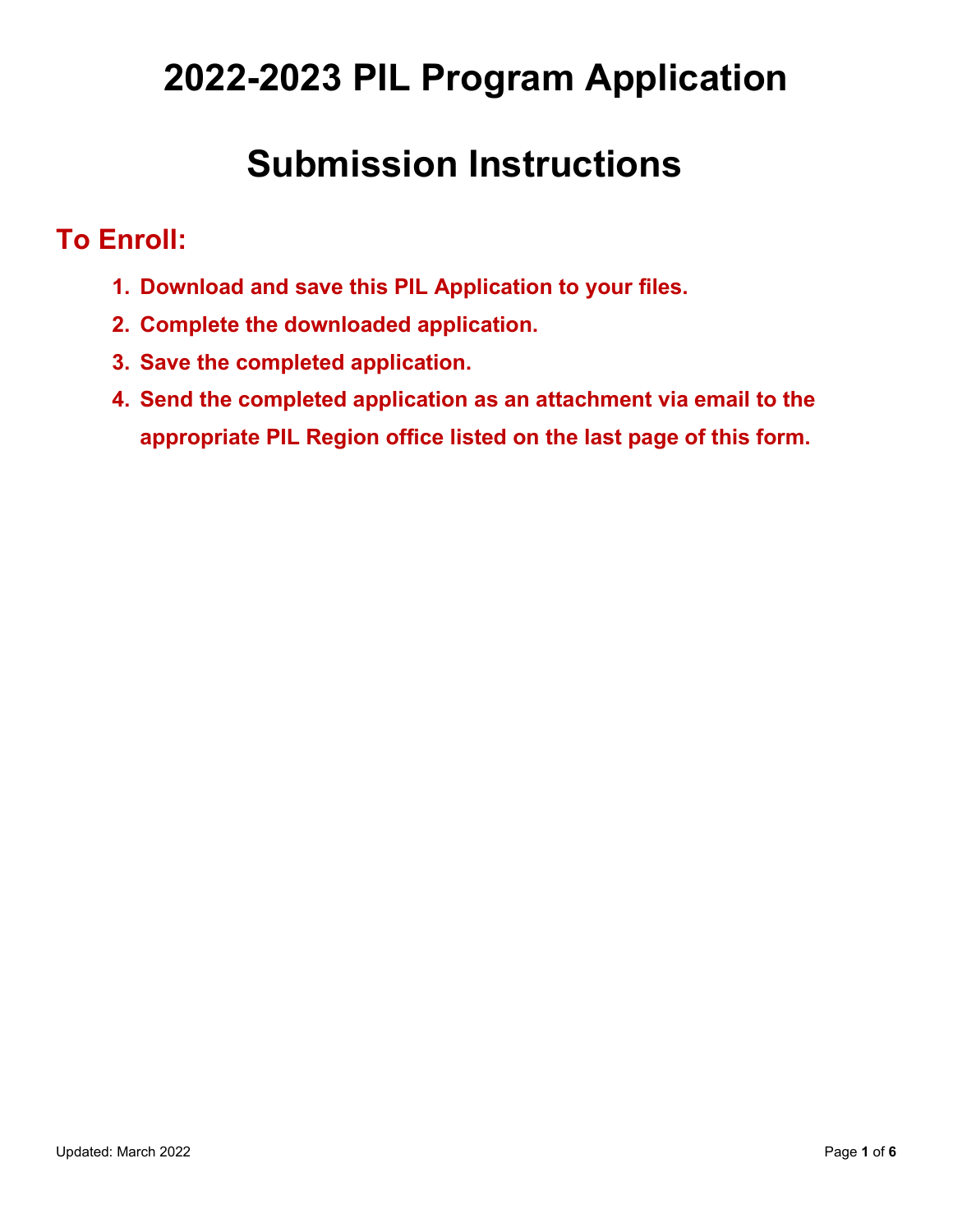

### **2022-2023 Participant Enrollment Application Pennsylvania Inspired Leadership Program "Creating Inspired Leaders at All Levels."**

**Please apply ASAP. Enrollment is limited.** 

 *The number of credits/hours per course encompasses both in-class (virtual) activities and out-of-class assignments.* 

*Please Complete the following information.* 

Name of Applicant (Include Title: Ms., Mrs., Mr., Dr., Fr., Sr.): <sub>.</sub><br>Name to be Printed on Certificate:

**Present Position:** 

### **PIL Course Selection**

Search the PIL website at <u>www.education.pa.gov/Act45PIL</u> to review the courses available in your region. Please indicate the desired course below. All face-to-face meeting days will be delivered virtually for the 2022-23 year.

### *Revised Curriculum! NISL Courses may be retaken for Act 45 credit if completed prior to 2016. PRINCIPAL INDUCTION: NISL Course One & Two\**

| <b>Check</b> | <b>Cohort</b>                                                                                                                                      | Act 45/PIL<br><b>Credits</b><br><b>CPE Hours</b> | # of Days/<br><b>Weeks</b> | <b>PIL</b><br><b>Region</b> | Location<br>(Virtual) | <b>Start Date</b> |
|--------------|----------------------------------------------------------------------------------------------------------------------------------------------------|--------------------------------------------------|----------------------------|-----------------------------|-----------------------|-------------------|
|              | NISL Course 1*<br>NISL Course 1 is a prerequisite for NISL Courses 2 and 3.                                                                        | 1.5 Credits<br>45 Hours                          | 6 Days                     | Select Region               |                       |                   |
|              | NISL Course 2*                                                                                                                                     | 2.5 Credits<br>75 Hours                          | 10 Days                    | Select Region               |                       |                   |
|              | <b>NISL Course 3</b><br>Not Offered for 2022-23                                                                                                    | 2 Credits<br>60 Hours                            | 8 Days                     | N/A                         |                       | N/A               |
|              | Act 13 and Beyond: Educators Driving Instructional Excellence<br>Satisfies Act 13 requirement for new assistant/vice principals and<br>principals. | 1 Credit<br>30 Hours                             | 3 Days                     | Select Region               |                       |                   |
|              | <b>Transforming Organizations</b><br>(Blended Course: Online & 1 Face-to-Face)                                                                     | 1 Credit<br>30 Hours                             | 8 Weeks                    | Select Region               |                       |                   |
|              | <b>Team Building &amp; Collaboration</b><br>(Blended Course: Online & 1 Face-to-Face)                                                              | 1 Credit<br>30 Hours                             | 8 Weeks                    | Select Region               |                       |                   |
|              | <b>Leading Schools in an eLearning Environment</b><br>(Blended Course: Online & Multiple Face-to-Face)                                             | 1 Credit<br>30 Hours                             | 8 Weeks                    | Select Region               |                       |                   |
|              | <b>Effective Communication</b><br>(Blended Course: Online & 1 Face-to-Face)                                                                        | 1 Credit<br>30 Hours                             | 8 Weeks                    | Select Region               |                       |                   |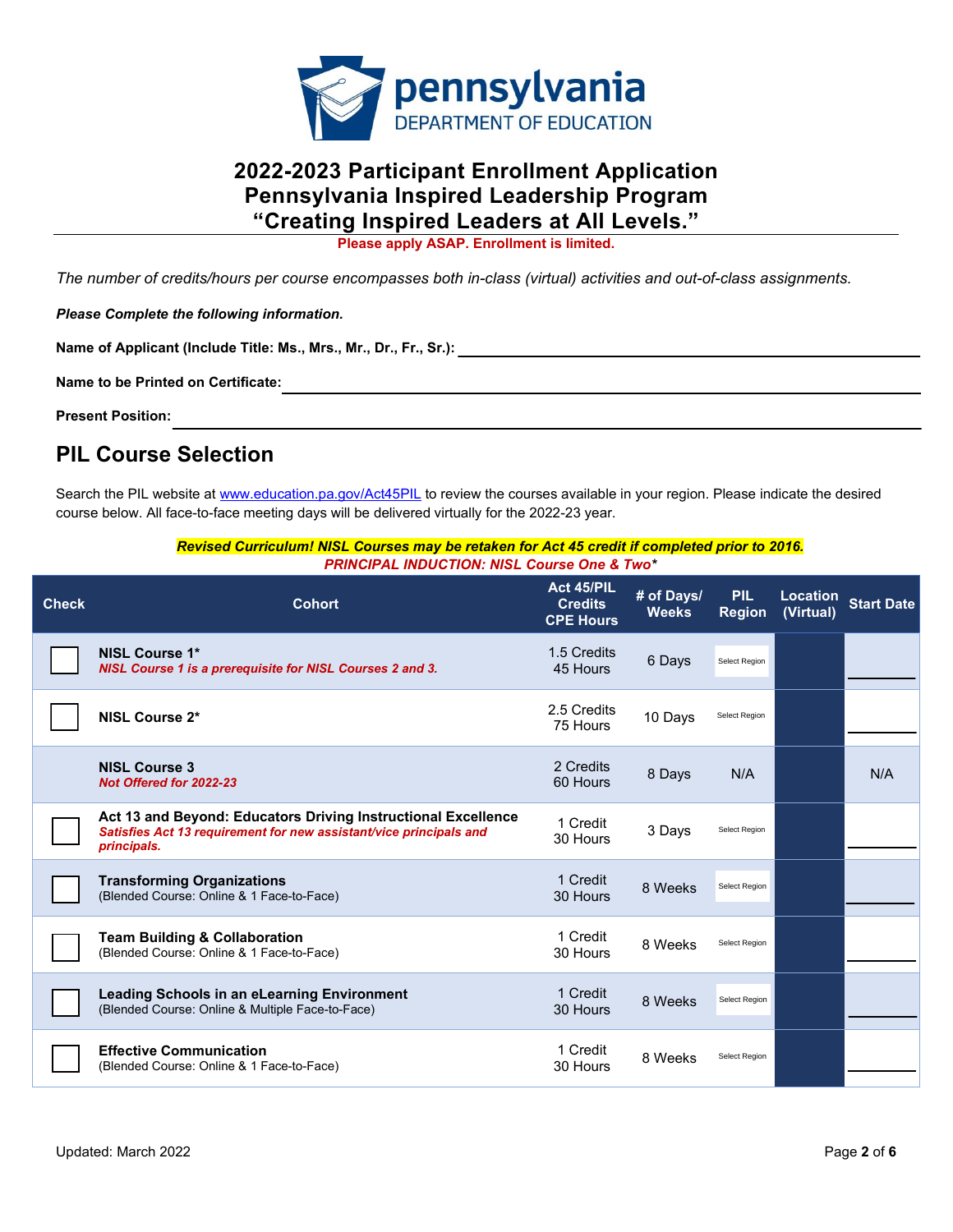| <b>Check</b> | <b>Cohort</b>                                                                                                                                                                                                   | Act 45/PIL<br><b>Credits</b><br><b>CPE Hours</b> | # of Days/<br><b>Weeks</b> | <b>PIL</b><br><b>Region</b> | Location<br>(Virtual) | <b>Start Date</b> |
|--------------|-----------------------------------------------------------------------------------------------------------------------------------------------------------------------------------------------------------------|--------------------------------------------------|----------------------------|-----------------------------|-----------------------|-------------------|
|              | <b>Foundations: Data to Action (#1)</b><br>(Blended Course: Online & 1 Face-to-Face)<br>Foundations: Data to Action is a prerequisite for School Level: Data to<br>Action                                       | 1 Credit<br>30 Hours                             |                            | 8 Weeks Select Region       |                       |                   |
|              | School Level: Data to Action (#2)<br>(Blended Course: Online & 1 Face-to-Face)<br>Foundations: Data to Action is a prerequisite for School Level: Data to<br>Action                                             | 1 Credit<br>30 Hours                             |                            | 8 Weeks Select Region       |                       |                   |
|              | <b>Classroom Level: Data to Action (#3)</b><br>(Blended Course: Online & 1 Face-to-Face)<br>Foundations: Data to Action & School Level: Data to Action are<br>prerequisites for Classroom Level: Data to Action | 1 Credit<br>30 Hours                             |                            | 8 Weeks Select Region       |                       |                   |
|              | <b>Student Career Readiness: Foundations for School Leaders</b><br>(Blended Course: Online & 1 Face-to-Face)                                                                                                    | 1 Credit<br>30 Hours                             |                            | 8 Weeks Select Region       |                       |                   |
|              | <b>Comprehensive Mental Health for School Leaders (#1)</b><br><b>Prerequisite for Comprehensive Mental Health for School</b><br><b>Leaders in Action.</b><br>(Blended Course: Online & 1 Face-to-Face)          | 1 Credit<br>30 Hours                             | 10 Weeks Select Region     |                             |                       |                   |
|              | Comprehensive Mental Health for School Leaders in Action (#2)<br>(Blended Course: Online & 1 Face-to-Face)<br>Must complete Comprehensive Mental Health for School Leaders prior to<br>enrollment.              | 1 Credit<br>30 Hours                             | 8 Weeks                    | Select Region               |                       |                   |
|              | <b>Equitable Education for All Students: Why Leadership Matters</b><br>(#1)<br>(Blended Course: Online & 2 Face-to-Face)<br>Prerequisite for Equitable Practices in Education.                                  | 1.5 Credits<br>45 Hours                          |                            | 12 Weeks Select Region      |                       |                   |
|              | <b>Equitable Practices in Education: Cultivating Conditions for</b><br>Success (#2)<br>(Blended Course: Online & 1 Face-to-Face)<br>Must complete Equitable Education for all Students prior to enrollment.     | 1 Credit<br>30 Hours                             | 8 Weeks                    | Select Region               |                       |                   |

**\* Required for Principal Induction Program** 

 *All program costs will be paid by the Pennsylvania Department of Education.* 

### **Years as an Administrator**

 **(Please indicate the number of years of administrative experience through June 2022.)** 

| <b>Position</b>                                | <b>Years</b> |
|------------------------------------------------|--------------|
| <b>Assistant Principal</b>                     |              |
| Principal                                      |              |
| Assistant Superintendent                       |              |
| Superintendent                                 |              |
| 0-5 Early Childhood Director                   |              |
| Intermediate Unit Assistant Executive Director |              |
| Intermediate Unit Executive Director           |              |
| <b>Vocational-Technical School Director</b>    |              |
| Other:                                         |              |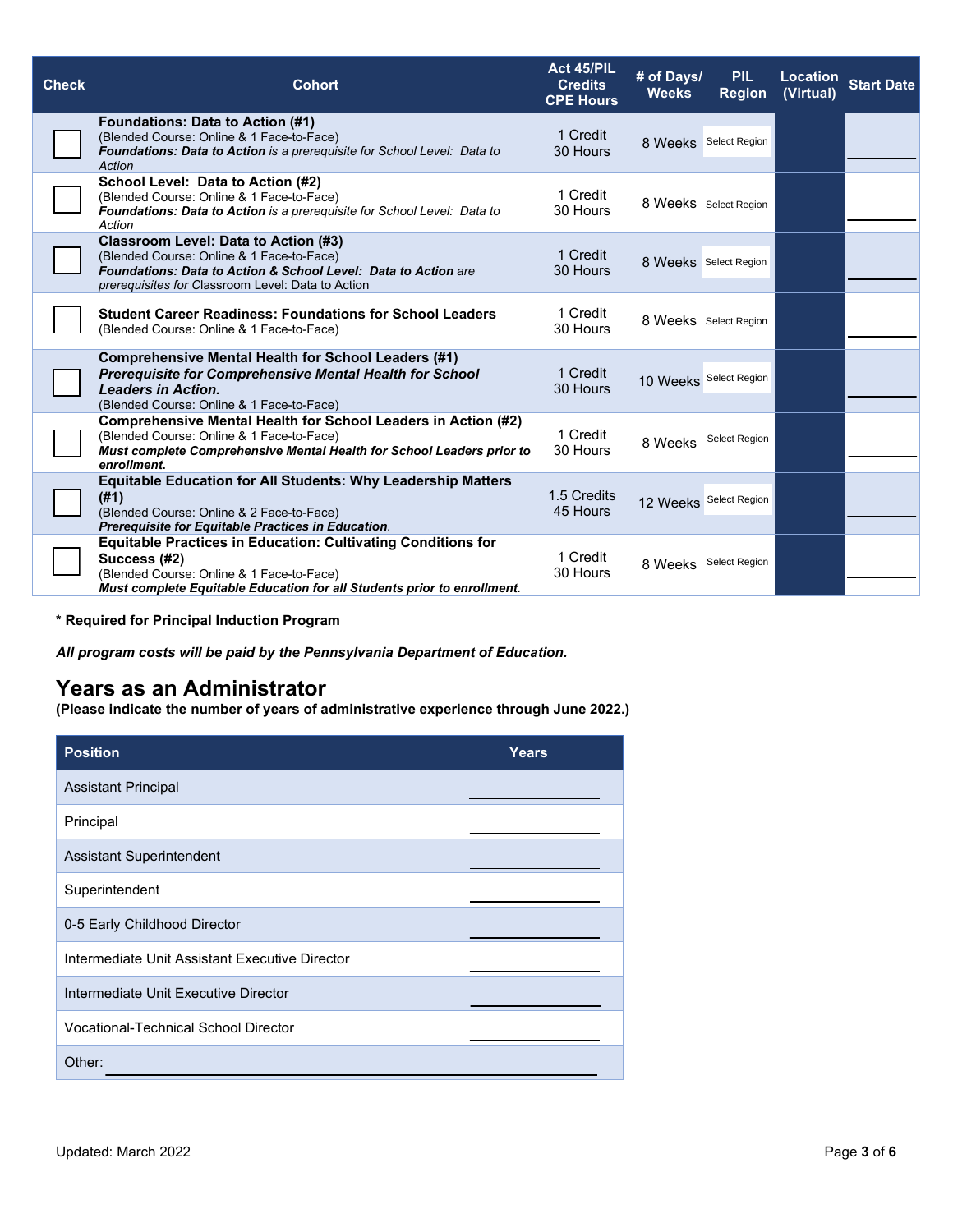| Date Hired in Current Position:                                                                                                                                             |                                            |  |  |  |  |
|-----------------------------------------------------------------------------------------------------------------------------------------------------------------------------|--------------------------------------------|--|--|--|--|
| Were you a principal prior to January 1, 2008?                                                                                                                              |                                            |  |  |  |  |
| If so, where and when?                                                                                                                                                      |                                            |  |  |  |  |
| Are you in need of fulfilling the Act 45 Principal Induction Program Requirement within the first 5 years of service as an<br><b>Assistant/Vice Principal or Principal?</b> |                                            |  |  |  |  |
| Already Completed Induction<br>) No<br>Yes                                                                                                                                  |                                            |  |  |  |  |
| <b>Applicant Information</b>                                                                                                                                                |                                            |  |  |  |  |
| Intermediate Unit: Select an IU<br>County: Select a County                                                                                                                  |                                            |  |  |  |  |
|                                                                                                                                                                             | Number of Students in District: __________ |  |  |  |  |
|                                                                                                                                                                             | Number of Students in School:              |  |  |  |  |
| List grades you oversee, including pre-school programs:                                                                                                                     |                                            |  |  |  |  |
|                                                                                                                                                                             |                                            |  |  |  |  |
|                                                                                                                                                                             |                                            |  |  |  |  |
|                                                                                                                                                                             |                                            |  |  |  |  |
|                                                                                                                                                                             |                                            |  |  |  |  |
| Office Phone Number/Extension: __________________                                                                                                                           |                                            |  |  |  |  |
|                                                                                                                                                                             |                                            |  |  |  |  |
|                                                                                                                                                                             |                                            |  |  |  |  |
| Home Phone: Cell Phone: Cell Company Cell Phone:                                                                                                                            |                                            |  |  |  |  |

## **Education**

Please cite most recent experience first.

| University/College | <b>Degree</b> | <b>Date Obtained</b> |
|--------------------|---------------|----------------------|
|                    |               |                      |
|                    |               |                      |
|                    |               |                      |
|                    |               |                      |
|                    |               |                      |
|                    |               |                      |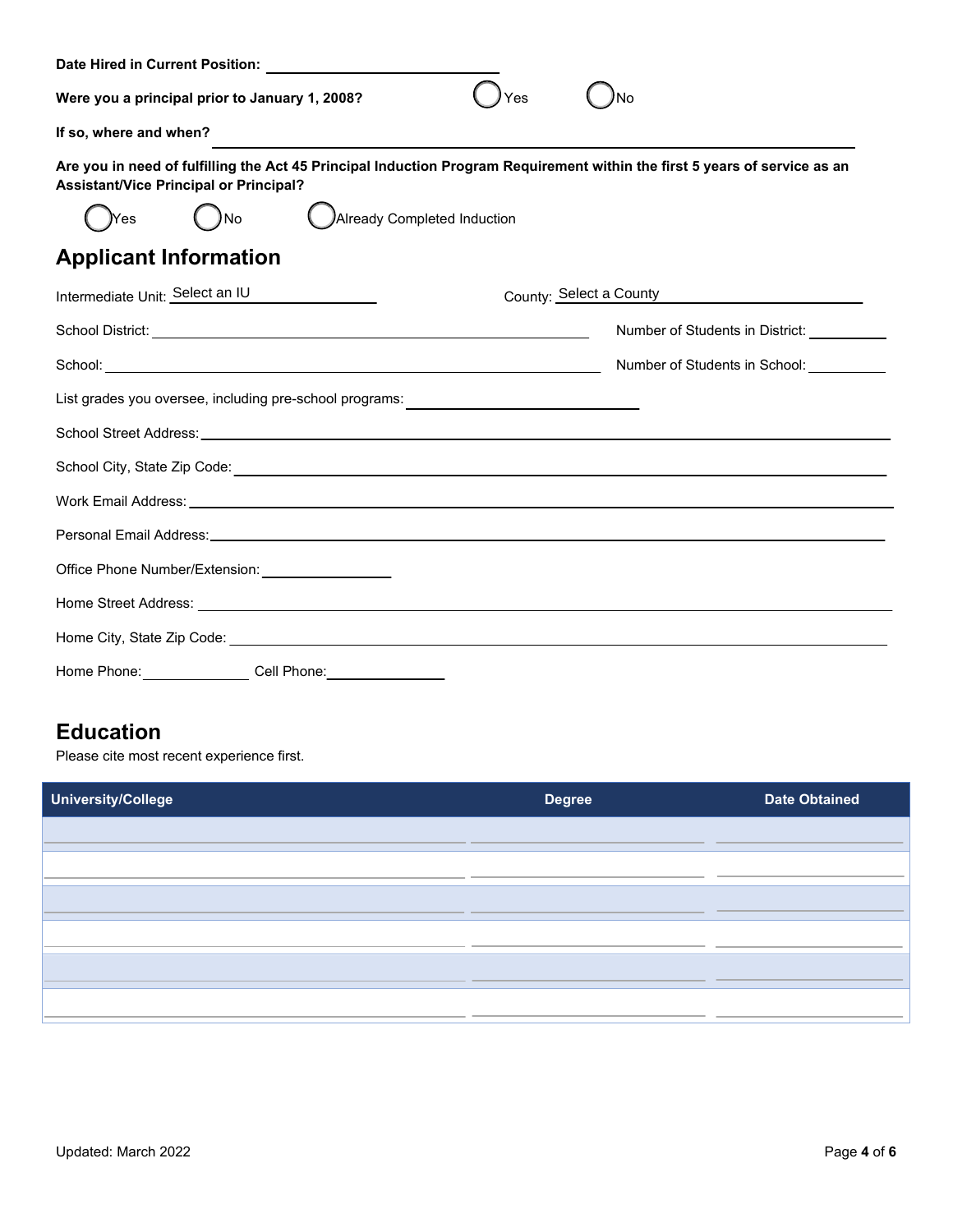### **PA Certificates Held**

| <b>Certificate</b> | <b>Date Issued</b> |
|--------------------|--------------------|
|                    |                    |
|                    |                    |
|                    |                    |
|                    |                    |
|                    |                    |
|                    |                    |
|                    |                    |
|                    |                    |

# **Prior Administrative Experience**

| Title:           | Dates Employed: ______________________________ |
|------------------|------------------------------------------------|
| School District: |                                                |
| Title:           | Dates Employed:                                |
| School District: |                                                |

## **Act 45/PIL Credit**

**PPID Number (Required): What year does your current Act 48 Continuing Education compliance period end? How many additional Act 45/PIL hours do you need by the end of your compliance period?** 

Participants will be awarded Act 45/PIL hours/CPE credits at the completion of a course. In order to receive PIL hours/CPE credits, participants must participate in all activities, complete all assignments, and attend all sessions or make up sessions missed at their regional location or in another region.

### **Supervisor Information**

| Name:<br>,我们也不会有什么。""我们的人,我们也不会有什么?""我们的人,我们也不会有什么?""我们的人,我们也不会有什么?""我们的人,我们也不会有什么?""我们的人 |  |
|-------------------------------------------------------------------------------------------|--|
|                                                                                           |  |
|                                                                                           |  |
|                                                                                           |  |
|                                                                                           |  |